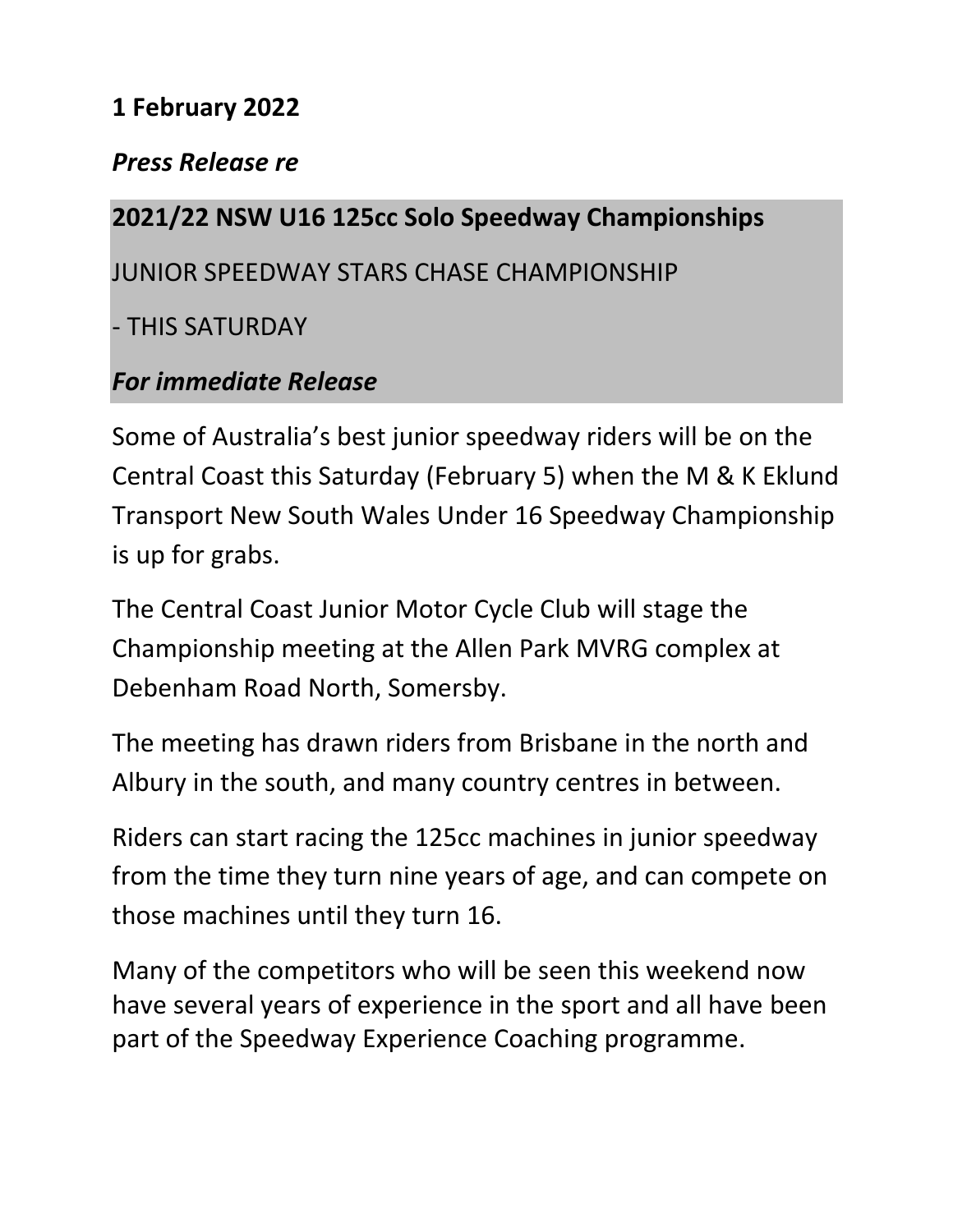Former world No. 3 Craig Boyce spearheads the programme in New South Wales and with former World Under21 champion Darcy Ward doing similar things in Queensland there has been a noticeable and steady progress shown by all riders.

With meetings staged at different venues many riders and their families travel long distances to ride with the ultimate aim of progressing to be a full-time speedway professional competing on the world stage.

Defending champion this weekend is 12-year-old Beau Bailey from Grenfell who won last year's Championship meeting staged at Cowra, as well as the Victorian and South Australian Championships, and also won the Redloh Cup at his last appearance on the Central Coast in December.

One of his toughest rivals will be Bathurst rider Noah Grabham, part of one of motorcycle racing's greatest dynasty which has produced leading performers in many disciplines, now for a third generation.

Queensland will send a contingent of four riders headed by their State champion Jordy Loftus.

Joining Jordy will be his sister Anika, who partnered Jordy to win the Queensland Pairs Championship prior to Christmas, Lachlan Hawgood and Jai Bainbridge

Anika Loftus will not be the lone girl competing as Kurri Kurri rider Ruby James is also in the line-up.